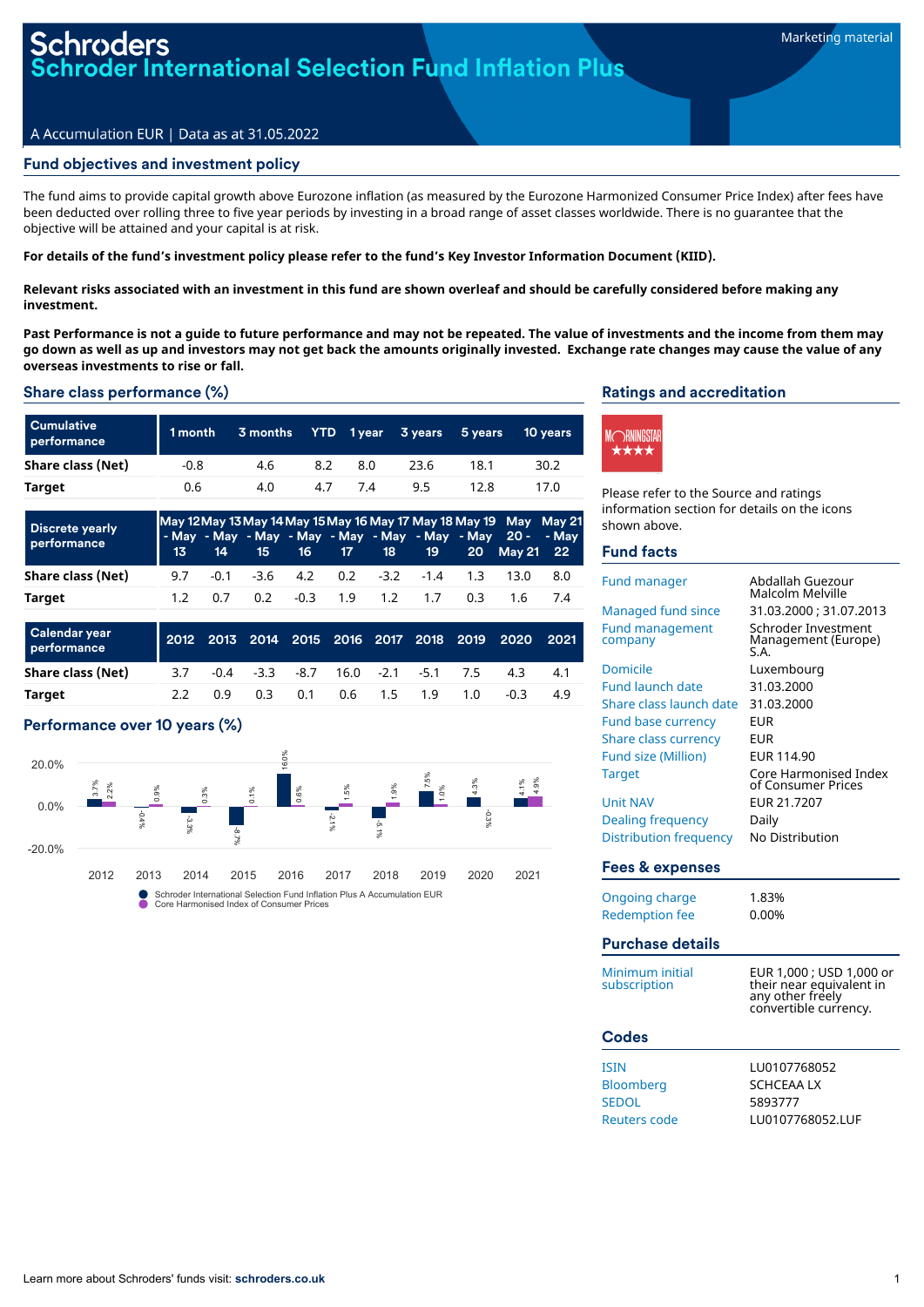# Schroders **nvactly**<br>roder International Selection Fund Inflation Plus

A Accumulation EUR | Data as at 31.05.2022

# 10 year return of EUR 10,000



The chart is for illustrative purposes only and does not reflect an actual return on any investment.

Returns are calculated bid to bid (which means performance does not include the effect of any initial charges), net income reinvested, net of fees.

# Risk considerations

**Liquidity risk:** In difficult market conditions, the fund may not be able to sell a security for full value or at all. This could affect performance and could cause the fund to defer or suspend redemptions of its shares.

**Performance risk:** Investment objectives express an intended result but there is no guarantee that such a result will be achieved. Depending on market conditions and the macro economic environment, investment objectives may become more difficult to achieve. **Please see the KIID and Prospectus for a full list of risk considerations applicable to this fund.**

# Asset allocation

Source: Schroders. Top holdings and asset allocation are at fund level.

# Asset class (%)



# Currency (%)



#### Synthetic risk & reward indicator (SRRI)

| <b>LOWER RISK</b>        |  |  |  | <b>HIGHER RISK</b>        |  |  |  |
|--------------------------|--|--|--|---------------------------|--|--|--|
| Potentially lower reward |  |  |  | Potentially higher reward |  |  |  |
|                          |  |  |  |                           |  |  |  |

The risk category was calculated using historical performance data and may not be a reliable indicator of the fund's future risk profile. The fund's risk category is not guaranteed to remain fixed. Please see the Key Investor Information Document for more information.

#### Risk statistics & financial ratios

|                               | <b>Fund</b> | <b>Target</b> |
|-------------------------------|-------------|---------------|
| Annual volatility (%)<br>(3y) | 7.0         | 1.9           |

Source: Morningstar. The above ratios are based on bid to bid price based performance data.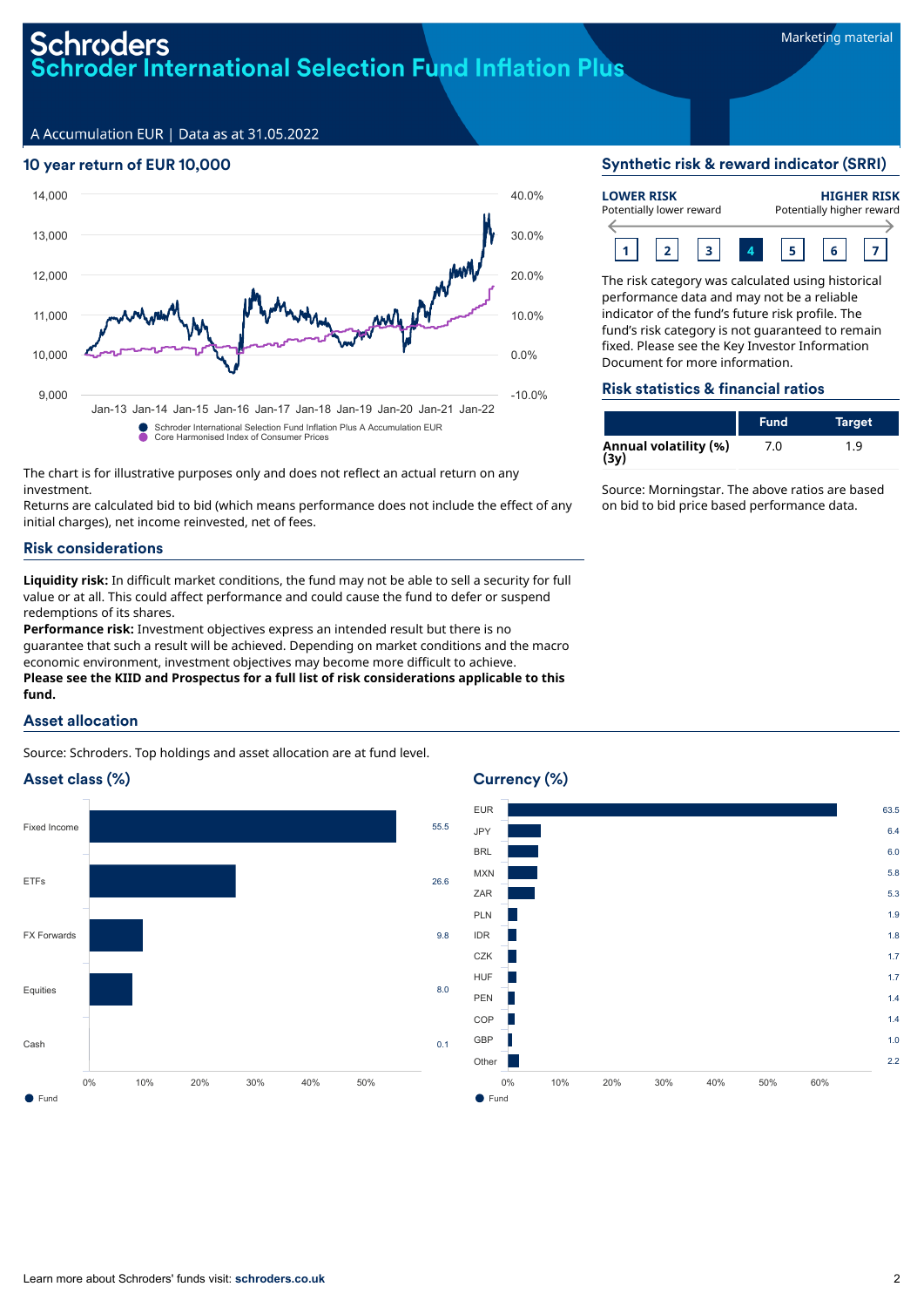# A Accumulation EUR | Data as at 31.05.2022

#### Top 10 holdings (%)

| <b>Holding name</b>                                  | %   |
|------------------------------------------------------|-----|
| WisdomTree Brent Crude Oil                           | 6.7 |
| Schroder International Selection Fund-Commodity      | 6.3 |
| Brazil Notas do Tesouro Nacional Serie F 01-Jan-2031 | 5.9 |
| Invesco Physical Gold ETC                            | 5.7 |
| Mexican Bonos 13-Nov-2042                            | 5.5 |
| Hungary Government Bond 24-Nov-2032                  | 5.4 |
| Republic of Poland Government Bond 25-Apr-2032       | 4.8 |
| Republic of South Africa Government Bond 31-Mar-2032 | 4.7 |
| Indonesia Treasury Bond 15-Feb-2031                  | 4.7 |
| France Treasury Bill BTF 05-Oct-2022                 | 4.6 |

#### Share class available

| <b>Distribution frequency</b><br>Annually<br>No Distribution |  |
|--------------------------------------------------------------|--|
|                                                              |  |
| LU0107768052<br>LU0107768300<br><b>ISIN</b>                  |  |
| <b>Bloomberg</b><br><b>SCHCEAILX</b><br>SCHCEAA LX           |  |
| 5893777<br><b>SEDOL</b><br>5893744                           |  |

### Contact information

Schroder Investment Management (Europe) S.A. 5, rue Höhenhof Sennigerberg Luxembourg L-1736 Tel: +352 341 342 202 Fax: +352 341 342 342

For your security, communications may be taped or monitored.

#### Information relating to changes in fund manager, investment objective, benchmark and corporate action information

Some performance differences between the fund and the benchmark may arise because the fund performance is calculated at a different valuation point from the benchmark. This fund aims to achieve an absolute return and is therefore not managed to a specific benchmark. The fund's performance should be assessed against its target benchmark, being to exceed the Eurozone Harmonized Consumer Price Index. The investment manager invests on a discretionary basis and is not limited to investing in accordance with the composition of a benchmark. The target benchmark has been selected because the target return of the fund is to deliver or exceed the return of that benchmark as stated in the investment objective.

#### **Benchmarks:**

The investment manager invests on a discretionary basis and there are no restrictions on the extent to which the fund's portfolio and performance may deviate from the benchmark. The investment manager will invest in companies or sectors not included in the benchmark in order to take advantage of specific investment opportunities.

On 02.11.2015, the Fund, previously named Schroder ISF Wealth Preservation EUR, changed its name to Schroder ISF Wealth Preservation. With effect from 01.06.2008 Schroder ISF Converging Europe Bond changed its name to Schroder ISF Emerging Europe Debt Absolute Return. On 01.07.2013 Schroder International Selection Fund Emerging Europe Debt Absolute Return changed its name to Schroder International Selection Fund Wealth Preservation EUR. On 02.11.2015, the Fund, previously named Schroder ISF Wealth Preservation EUR, changed its name to Schroder ISF Wealth Preservation. On 19.02.2020 Schroder ISF Wealth Preservation changed its name to Schroder ISF Inflation Plus.

#### Source and ratings information

Source of all performance data, unless otherwise stated: Morningstar, bid to bid, net income reinvested, net of fees.

**Morningstar Rating:**© Morningstar 2022. All Rights Reserved. The information contained herein: (1) is proprietary to Morningstar and/or its content providers; (2) may not be copied or distributed; and (3) is not warranted to be accurate, complete or timely. Neither Morningstar nor its content providers are responsible for any damages or losses arising from any use of this information. Past performance is no guarantee of future results.